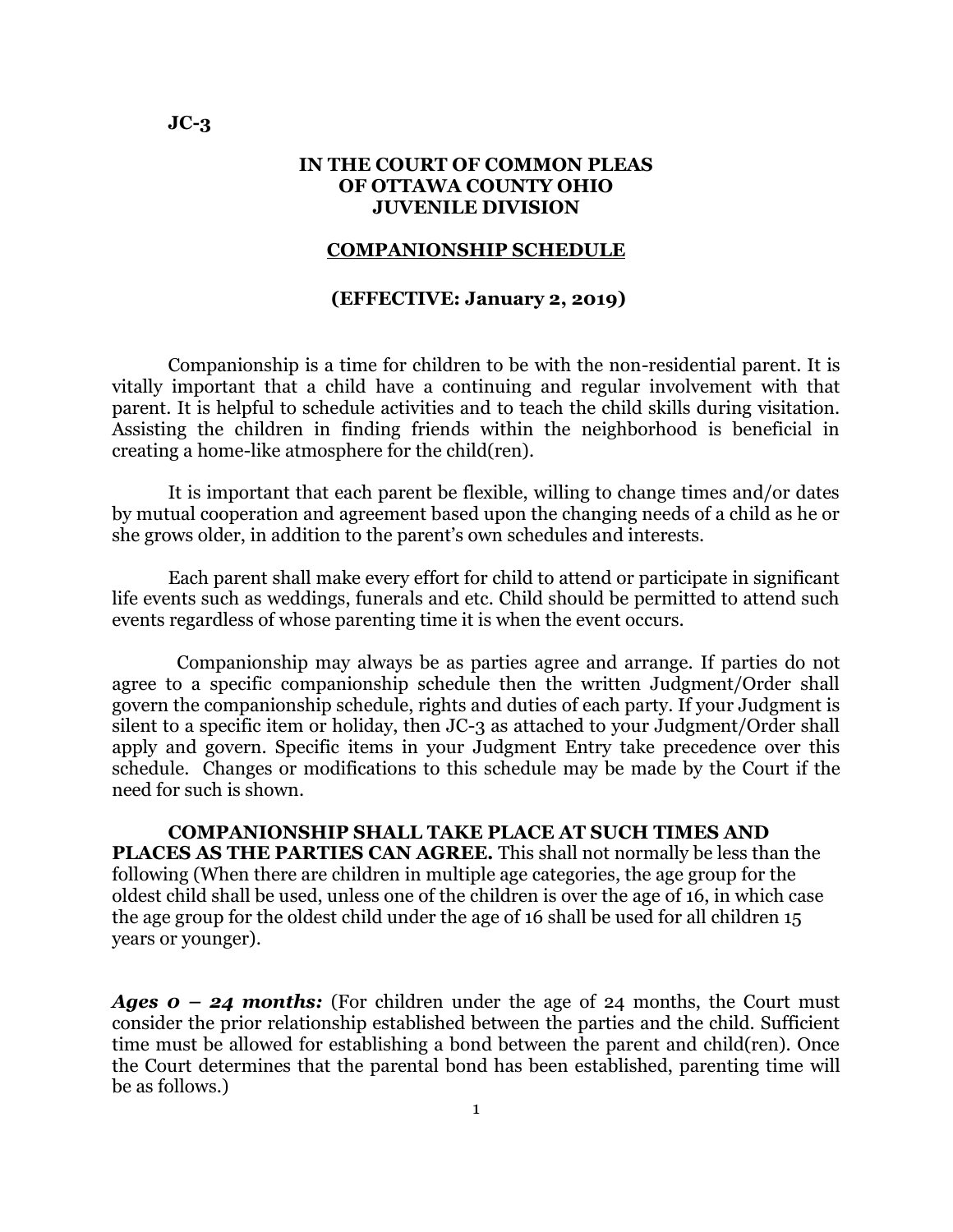## **1. Weekends**

Visitation shall be each Friday at 6:00 p.m. until Saturday at 6:00 p.m.

## **2. Mid-Week**

The child(ren) shall spend two (2) mid-week visitations each week for two and one-half  $(2 \frac{1}{2})$  hours at such time as the parties may agree. If they cannot agree, then the visitations shall be each Tuesday and Thursday from 6:00 p.m. to 8:30 p.m.

## *Ages 2 – 5 years:*

## **3. Weekends**

Visitation shall be on alternate weekends from Friday at 6:00 p.m. until Sunday at 6:00 p.m.

## **4. Mid-Week**

The child(ren) shall spend one (1) mid-week visitation each week from Wednesday at 6:00 p.m. until Thursday at 8:00 a.m. (or the beginning of day care/pre-school).

## *Ages 5-16 years:*

# **5. Weekends**

Visitation shall be on alternate weekends from Friday at 6:00 p.m. until Monday at 8:00 a.m. (or beginning of the school day).

### **6. Mid-Week**

The child(ren) shall spend one (1) mid-week visitation each week from Wednesday at 6:00 p.m. until Thursday at 8:00 a.m. (or the beginning of the school day/day care).

### *Ages 16 – 18:*

## **7. Weekends**

On alternate weekends, visitation shall be from Saturday at 6:00 p.m. until Sunday at 6:00 p.m.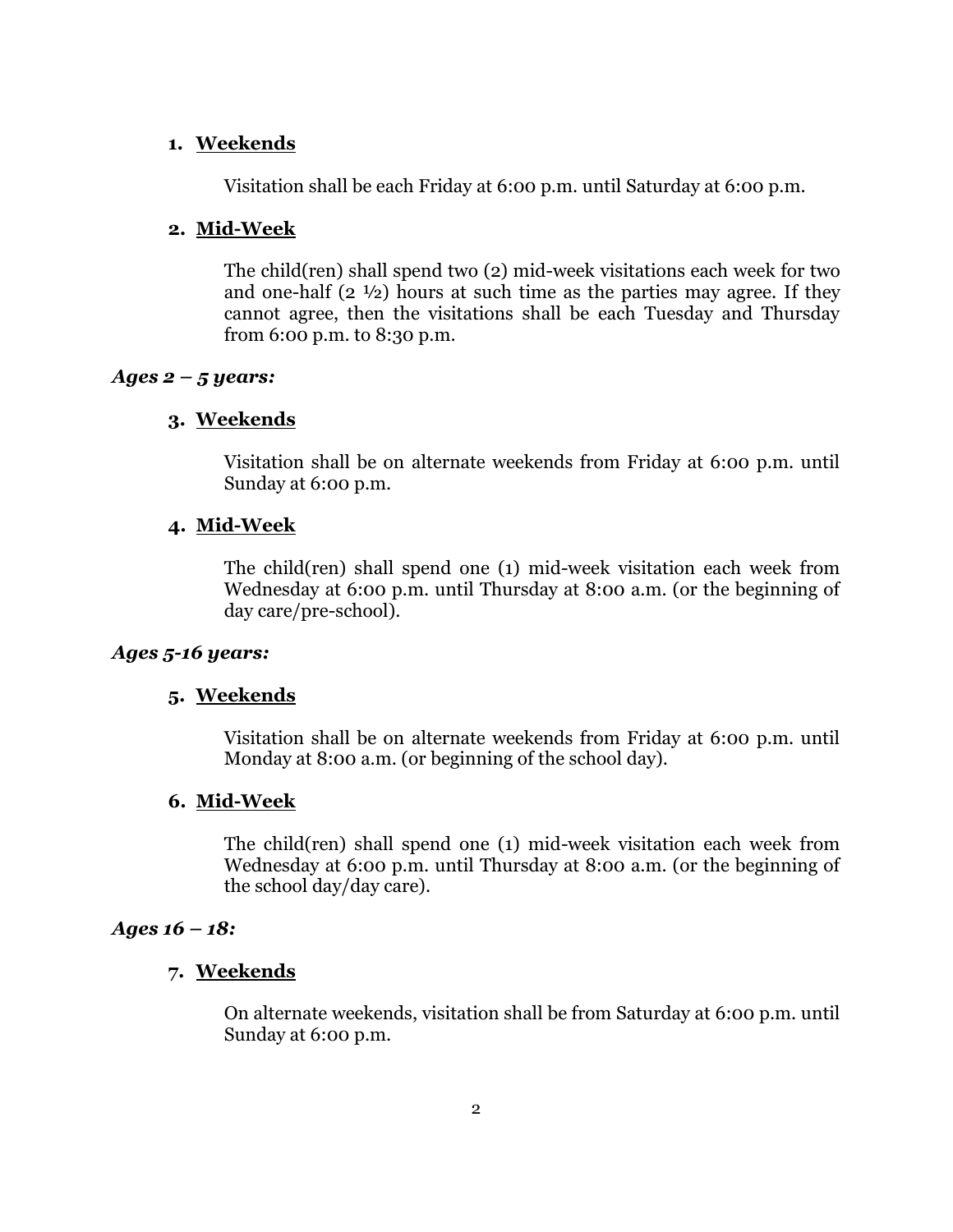### **8. Mid-Week**

The child(ren) shall spend one (1) mid-week visitation each week from Wednesday at 6:00 p.m. until Thursday at 8:00 a.m. (or the beginning of the school day).

# 9. **Holidays** (for all ages)

(a) If not changed by agreement, holiday times are as follows:

|                      | <b>Even Numbered</b><br>Years | <b>Odd Numbered</b><br><b>Years</b> |
|----------------------|-------------------------------|-------------------------------------|
|                      |                               |                                     |
| Easter               | Father                        | Mother                              |
| <b>Memorial Day</b>  | Mother                        | Father                              |
| July $4^{\text{th}}$ | Father                        | Mother                              |
| Labor Day            | Mother                        | Father                              |
| Thanksgiving         | Father                        | Mother                              |
| Christmas Eve        | Mother                        | Father                              |
| Christmas Day        | Father                        | Mother                              |
| New Year's Eve/Day   | Mother                        | Father                              |
|                      |                               |                                     |

(b)If the parties cannot agree on hours for holiday visitation, it shall be as follows:

| Easter               | Saturday at 6:00 p.m. to Sunday at 6:00 p.m.                                          |
|----------------------|---------------------------------------------------------------------------------------|
| <b>Memorial Day</b>  | Sunday at 6:00 p.m. to Monday at 6:00 p.m.                                            |
| July $4^{\text{th}}$ | July 3 <sup>rd</sup> at 6:00 p.m. to July $5th$ at 8:00 a.m.                          |
| Labor Day            | Sunday at 6:00 p.m. to Monday at 6:00 p.m.                                            |
| Thanksgiving         | Wednesday at 6:00 p.m. to Friday at 8:00 a.m.                                         |
| Christmas Eve        | December 23 <sup>rd</sup> at 6:00 p.m. to December 25 <sup>th</sup> at 8:00 a.m.      |
|                      | Christmas Day & Vacation December $25th$ at 8:00 a.m. to December $27th$ at 6:00 p.m. |
| New Year's Eve/Day   | December 31 <sup>st</sup> at 6:00 p.m. to January 2 <sup>nd</sup> at 8:00 a.m.        |

- (c) Holidays will take priority over any other visitation except days of special meaning and birthdays. A holiday that falls on a weekend shall be spent with the parent who is designated to have the child(ren) for that holiday. The rest of the weekend is to be spent with the parent who would normally have that weekend. This time does not have to be made up.
- (d)In addition to the holiday schedule above, the Christmas/New Year's holiday vacation (typically governed by the local district in which the child(ren) attend school) shall be split such that the parent exercising visitation on Christmas Day will have the child(ren) for the first half of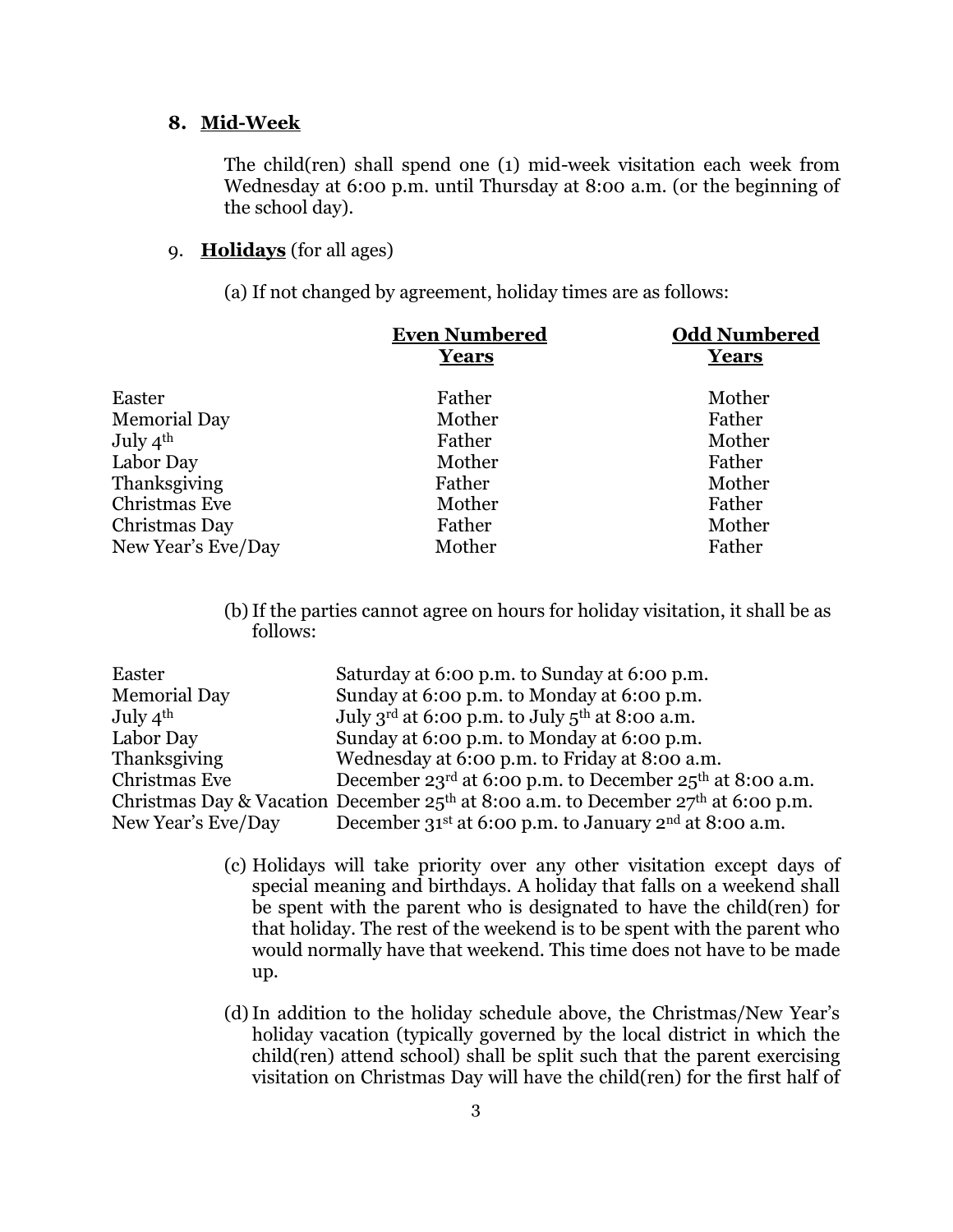the scheduled school break/vacation, except for the Christmas Eve visitation period scheduled with the other parent, and the other parent, parent scheduled for the New Years Eve/Day holiday will have the second half of the school break/vacation.

(e) The annual spring break, if it is scheduled, shall be rotated on an annual basis such that Mother shall exercise visitation and companionship with the child(ren) in the odd numbered years and the father shall exercise visitation and companionship in the even numbered years.

## **10. Summer Vacation**

Four (4) weeks of companionship shall be granted to the nonresidential parent and residential parent each summer. The residential parent shall provide written notice of the summer visitation plans to the non-residential parent by April 1st of each year. The non-residential parent shall then provide written notice of the summer vacation plans to the residential parent by May 1st of each year. Said summer visitation shall be taken in two (2) two-week intervals (unless otherwise agreed by the parties).

- (a) During summer visitation periods, routine week-end and midweek visitation shall not occur (these periods do not need to be made up).
- (b) There shall be no abatement of child support during summer visitation.
- (c) For children ages  $0 24$  months, vacation periods shall not exceed one (1) week intervals.
- (d) Vacations shall be scheduled with consideration for child's job or sport schedules.

### **11. Days of Special Meaning**

- (a) The child's birthday shall be spent with the mother in the evennumbered years and shall be spent with the father in the oddnumbered years. The non-residential parent must provide one-week's notice of his or her intent to have companionship for a birthday.
- (b) Mother's Day and Mother's birthday shall always be spent with the mother and Father's Day and Father's birthday shall always be spent with the father, regardless of which parent is entitled to the weekend. If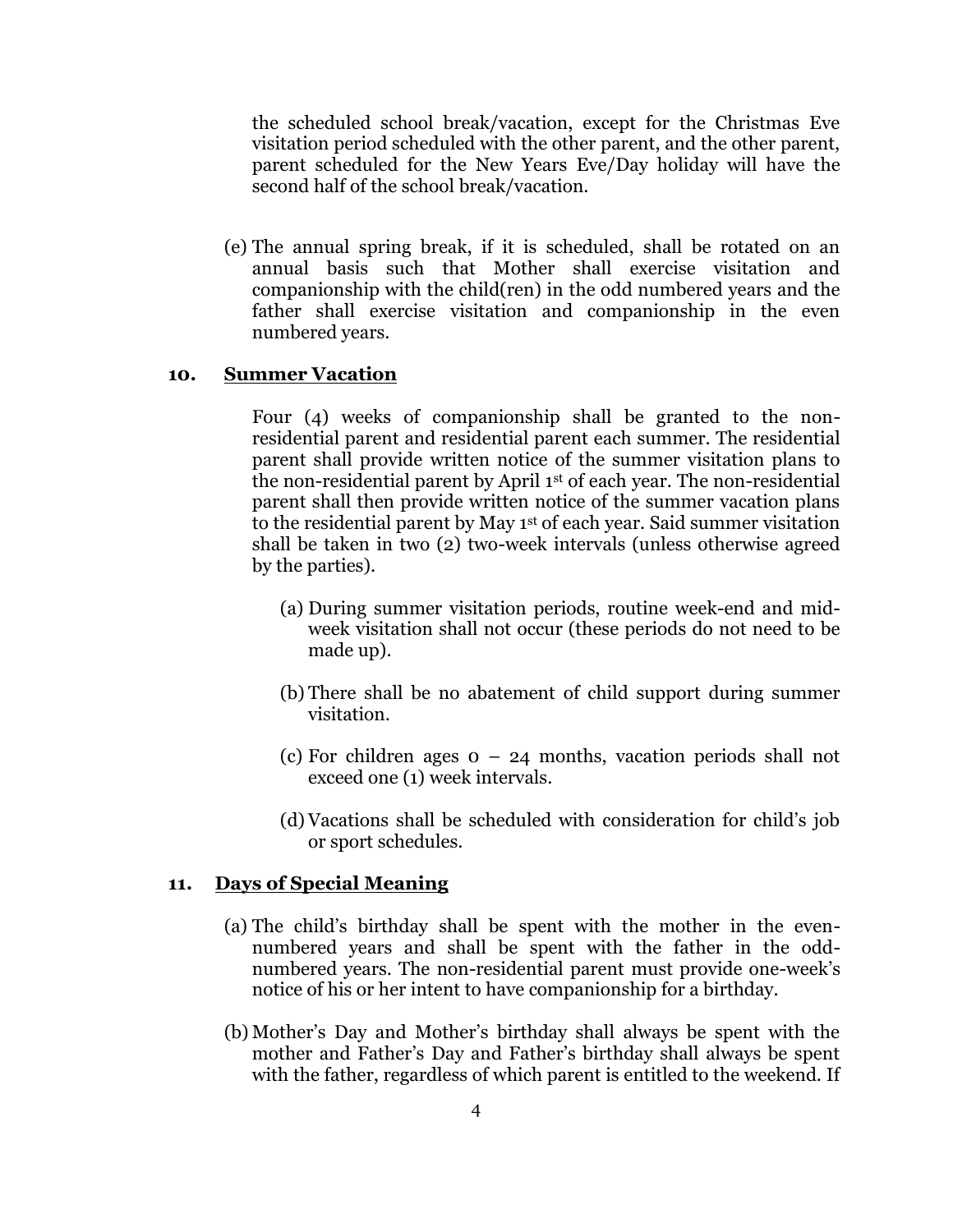the parties cannot agree on times, the time shall be from 10:00 a.m. to 7:00 p.m.

### **12. Priority of Parenting Time Periods**

In the event of any conflict between the parenting time allocated to each parent under this Rule, the following order of priority shall be followed, with 1 being the highest priority and 5 being the lowest priority unless your specific order states otherwise.

- 1. Days of Special Meaning including birthdays
- 2. Holidays
- 3. Extended Parenting Time
- 4. Weekends
- 5. Mid-week Parenting Time

### **13. Promptness**

Each parent shall be prompt for pickup and return of the child(ren), and the residential parent shall ready the child(ren) emotionally and physically for the companionship. The residential parent has no duty to wait for the non-residential parent to pick up the child(ren) longer then thirty (30) minutes, unless the non-residential parent has notified the residential parent that (s)he will be late, and the residential parent agrees to remain available after the thirty-minute waiting period. A parent who is more than thirty (30) minutes late loses the companionship period. A parent who has a pattern of lateness is subject to penalties under the law.

#### **14. Transportation**

Unless the parties agree otherwise, it shall be the responsibility of the parent who is coming into possession of child(ren) to provide transportation. Each parent shall be permitted to use a designee to transport the child(ren) if he or she is unavailable to transport. The Designee must be an adult driver well known to the child(ren)with a valid driver's license and proper car insurance. All child restraint laws, including the use of proper car seats, must be complied with by any person driving with the child(ren). No person transporting the child(ren) may be under the influence of drugs or alcohol.

### **15. Children's Meals/Homework/Activities**

The non-residential parent exercising companionship time with the child(ren) shall be responsible for providing the meals on Friday evenings and midweek evenings as well as the following morning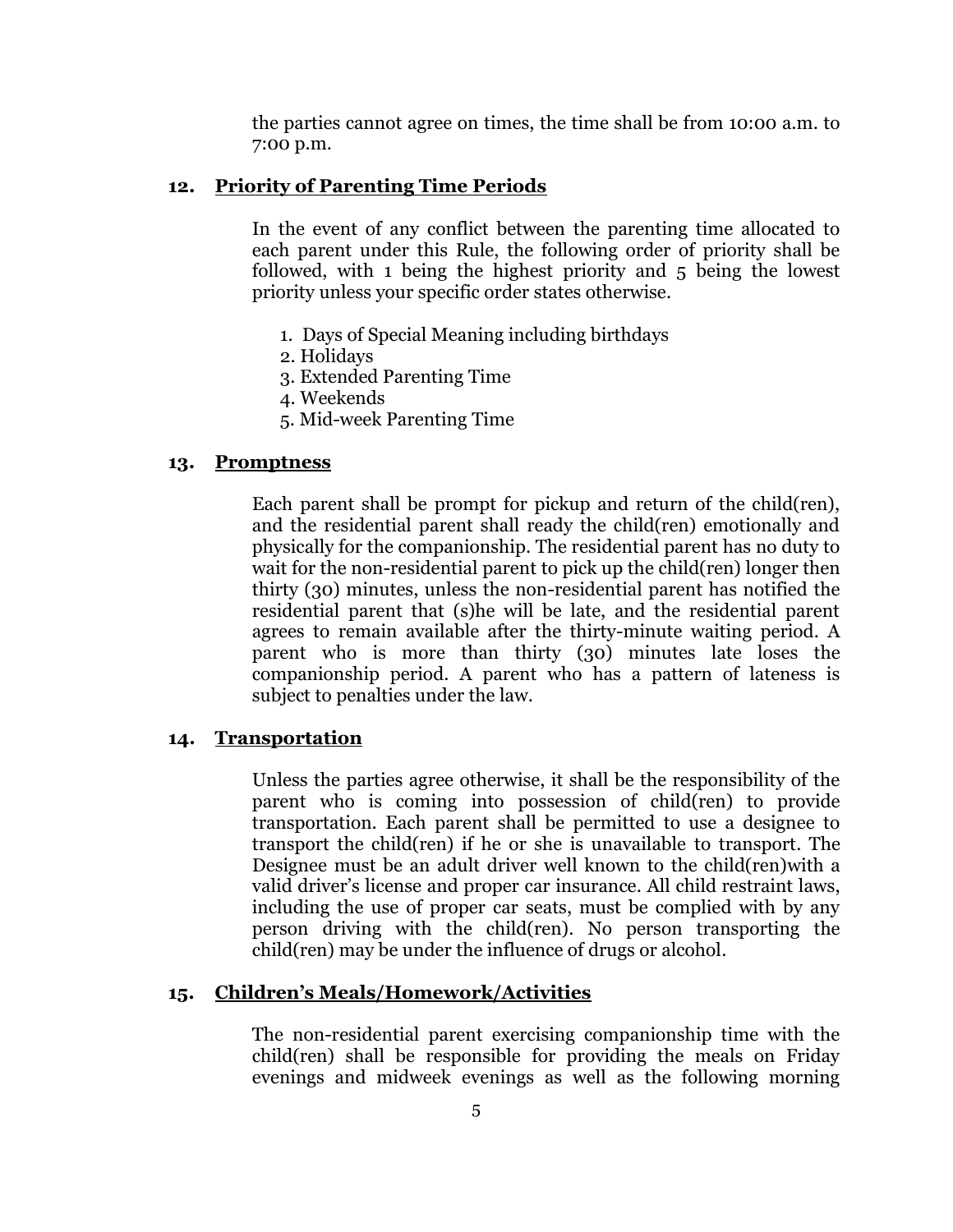breakfasts before returning the child(ren) to school/day care or to the residential parent. During the periods of companionship, the nonresidential parent shall ensure that the child(ren)'s homework is properly completed, ready to be turned in before the scheduled due date, and assist (or find someone who can assist) the child(ren) when needed. The non-residential parent shall promptly transport the child(ren) to any scheduled activities (i.e. school functions, sports activities, church activities, etc.) that may occur during the period of companionship.

## **16. Cancellation of Companionship by Non-Residential Parent.**

If a non-residential parent is unable to attend visitation, said parent shall give the residential parent at least twenty-four (24) hours advance notice when practical. A parent who does not exercise companionship forfeits that time.

## **17. Child's Response to Companionship**

(a) Children of parents whom are not married grow up to be as normal and healthy as children whose parents are married or living together if the parents communicate well and both parents continue regular contact with their child(ren).

It is normal when parent's first separate that a child may have a strong emotional reaction at companionship times saying good-bye to one parent. Parents need to know that the emotional response is quite natural, and that each parent needs to calmly reassure the child that he or she will see the other parent soon. Parents should understand that this response by the child does not mean that the child does not love the other parent, or wishes not to spend time with the other parent. The length of the adjustment time will vary.

If a child indicates strong opposition to being with the other parent, it is the responsibility of each parent to appropriately deal with the situation, by calmly talking with the child as to the child's best interests, and particularly to avoid confrontation or unpleasant scenes. If the matter is not settled, either parents should seek immediate assistance of a mental health professional, a mediator, or file a motion with the court. As uncomfortable as this issue may be for a parent, *this issue should not go unresolved*.

(b) The residential parent shall encourage free communications between the children and the non-residential parent, and both parties shall encourage the children to love, honor and obey the other parent and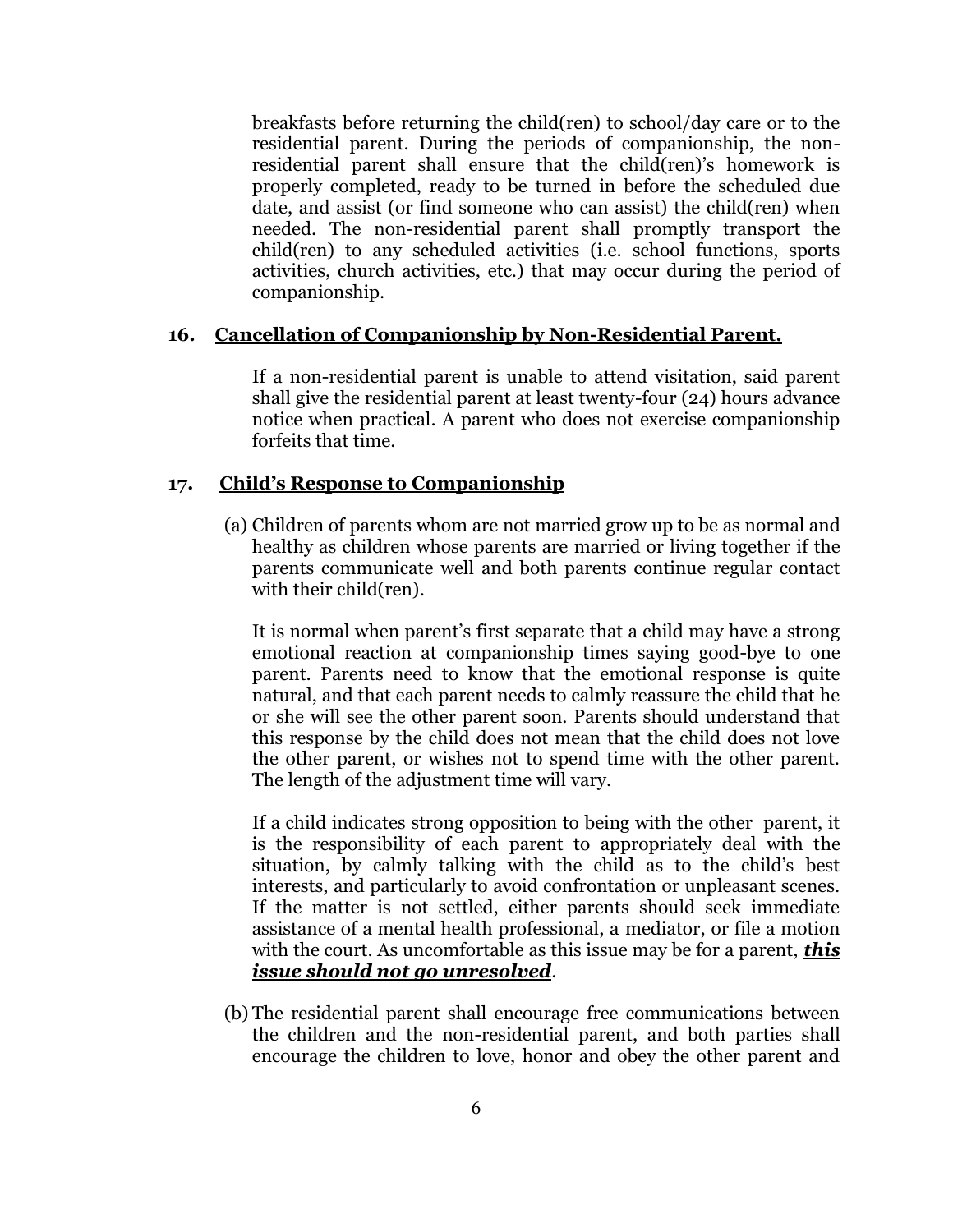refrain from criticizing or making disparaging comments about the other parent.

## **18. Returning the child(ren) After Exercising Companionship.**

The non-residential parent shall not return the child(ren) before the end of the companionship period stated (not early, not late, not on a different day), unless the parents agree in advance. The residential parent or other responsible adult well known to the child(ren) shall be present when the child(ren) is/are returned.

#### **19. Schoolwork**

A parent must provide time for any child to study, complete homework assignments, papers or other school assigned projects, even if the completion of this work interferes with the parent's plans with the children. If the schoolwork is assigned by the school prior to the companionship, the residential parent must inform the other parent of the work to be done and it must be completed before the assigned due date/time.

## **20. Address and Telephone Number**

Each parent must, unless the Court orders otherwise, keep the other informed of his or her current address and telephone number, and an alternate telephone number in the event of an emergency.

## **21. Relocation Notice**

Pursuant to R.C. 3109.051(G), the parties are hereby notified that if either of them intends to relocate their residence, that parent shall file a notice of intent to relocate with the Court; and that, except as provided in R.C. 3109.051(G)(2), (3) & (4), a copy of such notice shall be mailed by the court to the other parent. Upon receipt of the notice, the court, on its own motion or the motion of the other parent, may schedule a hearing, with notice to both parties, to determine whether it is in the best interests of the children to revise the parenting schedule.

### **22. Children's Activities**

Scheduled companionship periods shall not be delayed or denied because a child has other scheduled activities (work, lessons, sports, etc.). It is the responsibility of the parents to discuss activities important to the child in advance, including time, dates, and transportation needs, so that the child is not deprived of activities.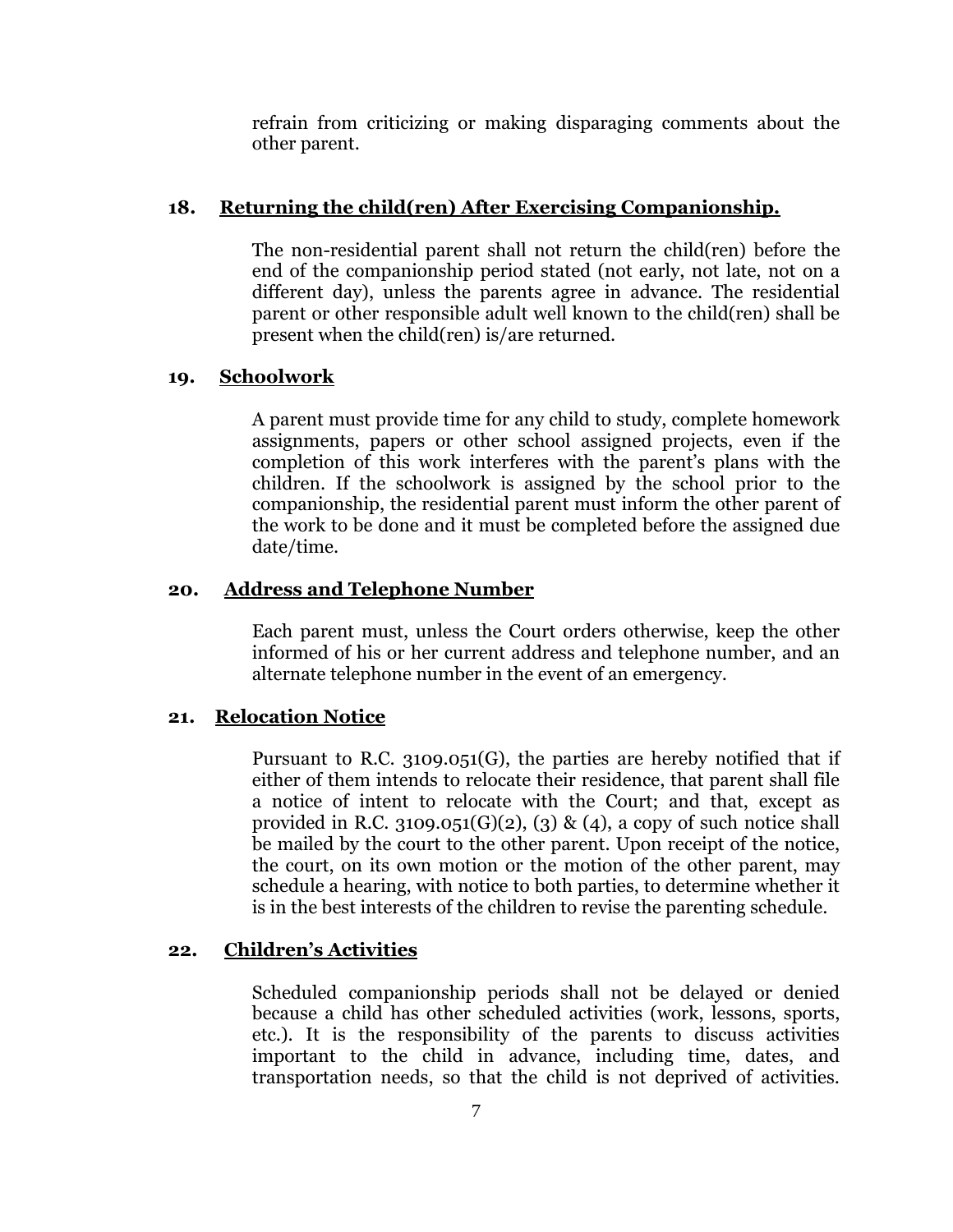Both parents are encouraged to attend all their child's activities. Each parent is entitled by law to equal access to the student activities of their child, unless limited by Court order.

### **23. Appearance of the Child(ren)**

The non-residential parent shall not alter or allow the child(ren) to alter or allow any other person to alter child's physical appearance, including haircuts/styles, hair color, tattoos, body piercings, etc. without the consent of the residential parent.

#### **24. Communication Between Parents**

**IT IS THE RESPONSIBILITY OF THE PARENTS, NOT THE CHILDREN, TO MAKE ALL COMPANIONSHIP ARRANGEMENTS**. Neither parent should communicate with a child about the issue of companionship, or future events or activities which conflict with the other parent's allotted times. It is not the responsibility of a child to mediate or become involved in parental differences over companionship times, dates or activities. If the parents have temporary difficulty communicating about either companionship or the needs of their child(ren), parents should not enlist the child to resolve the parents' inability to talk to each other.

#### **25. Communication Between Parent and Child**

Each parent has the right to talk over the telephone with the children as often as the parents agree. If the parents do not agree, then the nonresidential parent shall have privileges twice per week. Telephone calls shall be during the normal hours the child is awake and unless the parties agree otherwise, between 7:00 p.m. and 8:00 p.m. If the child is unavailable for conversation, each parent shall take the responsibility of seeing that a child timely returns the call. A child is permitted to call a parent at any time which does not conflict with the rules of the school or either parent's home. During extended periods of vacation visitation and companionship with the non-residential parent, the residential parent shall have telephone privileges twice per week and the remaining above-cited rules shall be applicable to the residential parent. The calling party shall bear the expense, if any, and the parties shall alternate placing the call.

#### **26. Step-parent name**

A parent should not, nor permit any other person to, suggest, encourage or require a child to refer to any person other than the child's parents as "mom" or "dad", etc.